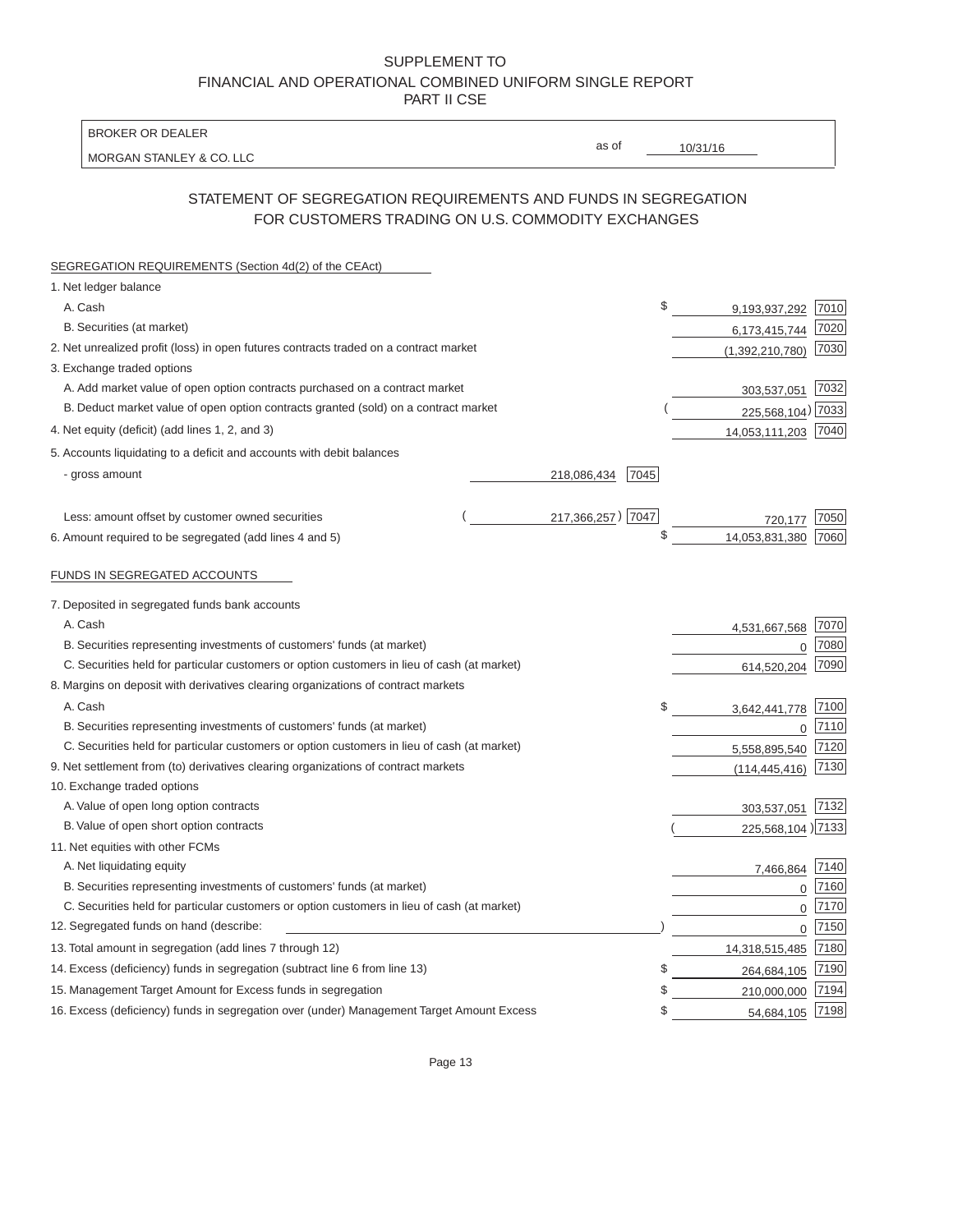|          |                                                                                      |                                        | . <i>.</i> |           |          |                |
|----------|--------------------------------------------------------------------------------------|----------------------------------------|------------|-----------|----------|----------------|
|          | <b>BROKER OR DEALER</b>                                                              |                                        |            | as of     | 10/31/16 |                |
|          | MORGAN STANLEY & CO. LLC                                                             |                                        |            |           |          |                |
|          | STATEMENT OF SEGREGATION REQUIREMENTS AND FUNDS IN SEGREGATION                       | FOR CUSTOMERS' DEALER OPTIONS ACCOUNTS |            |           |          |                |
|          | 1. Amount required to be segregated in accordance<br>with Commission regulation 32.6 |                                        |            | \$        |          | 0<br>7200      |
|          | 2. Funds in segregated accounts                                                      |                                        |            |           |          |                |
| A. Cash  |                                                                                      | \$                                     |            | $0$  7210 |          |                |
| C. Total | B. Securities (at market)                                                            |                                        |            | 7220<br>0 |          | 7230<br>$\cap$ |
|          | 3. Excess (deficiency) funds in segregation                                          |                                        |            |           |          |                |
|          | (subtract line 2.C from line 1)                                                      |                                        |            | \$        |          | 7240<br>0      |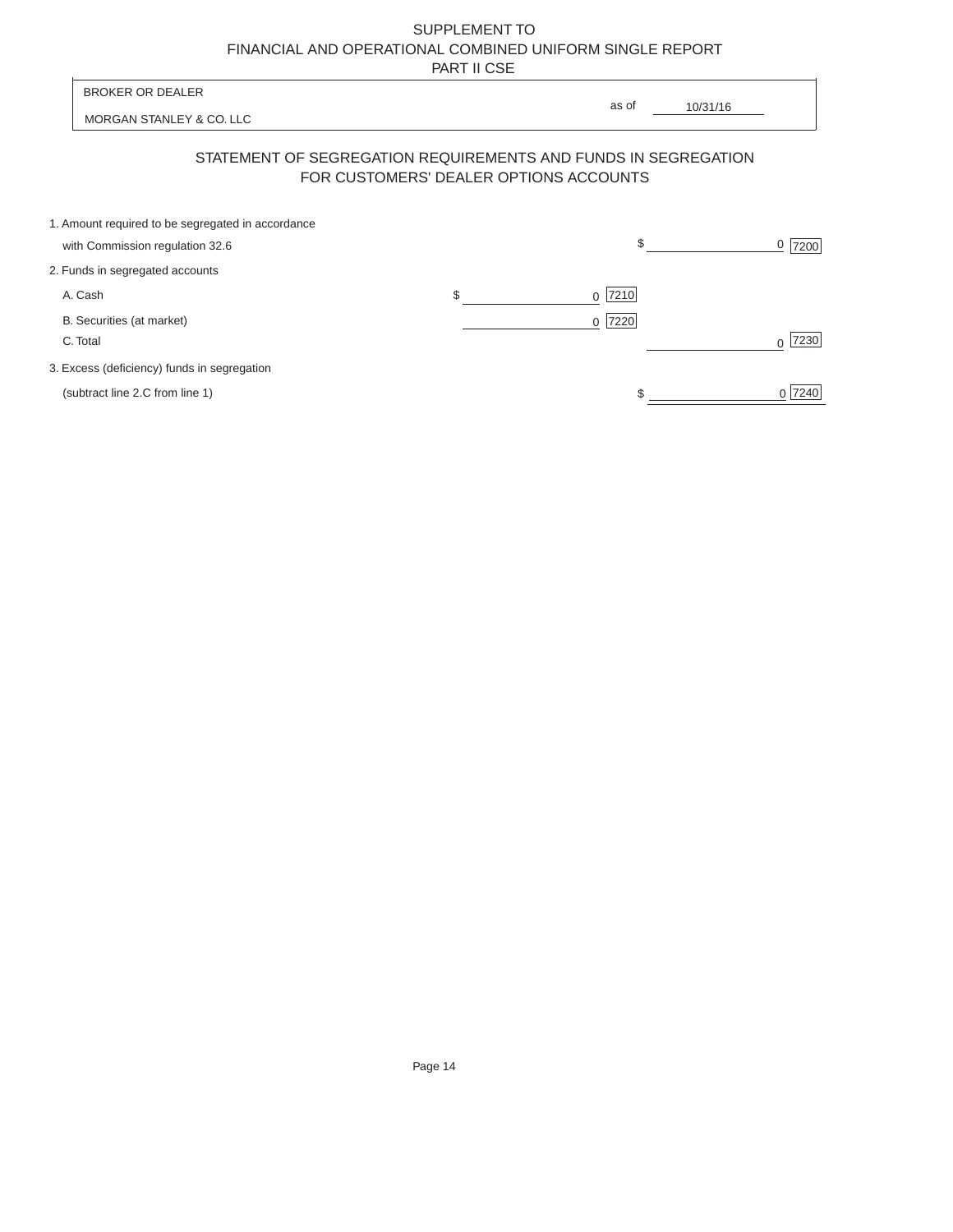PART II CSE

| <b>BROKER OR DEALER</b>  |       |          |
|--------------------------|-------|----------|
| MORGAN STANLEY & CO. LLC | as of | 10/31/16 |

### STATEMENT OF SECURED AMOUNTS AND FUNDS HELD IN SEPARATE ACCOUNTS PURSUANT TO COMMISSION REGULATION 30.7

### FOREIGN FUTURES AND FOREIGN OPTIONS SECURED AMOUNTS

| Amount required to be set aside pursuant to law, rule or regulation of a foreign government                  |  |                    |               |                |      |
|--------------------------------------------------------------------------------------------------------------|--|--------------------|---------------|----------------|------|
| or a rule of a self-regulatory organization authorized thereunder                                            |  |                    | \$            |                | 7305 |
| 1. Net ledger balance - Foreign Futures and Foreign Option Trading - All Customers                           |  |                    |               |                |      |
| A. Cash                                                                                                      |  |                    | \$            | 2,689,717,283  | 7315 |
| B. Securities (at market)                                                                                    |  |                    |               | 1,197,707,244  | 7317 |
| 2. Net unrealized profit (loss) in open futures contracts traded on a foreign board of trade                 |  |                    |               | 223,712,204    | 7325 |
| 3. Exchange traded options                                                                                   |  |                    |               |                |      |
| A. Market value of open option contracts purchased on a foreign board of trade                               |  |                    |               | 21,482,751     | 7335 |
| B. Market value of open contracts granted (sold) on a foreign board of trade                                 |  |                    |               | (10, 587, 801) | 7337 |
| 4. Net equity (deficit) (add lines 1.2. and 3.)                                                              |  |                    | \$.           | 4,122,031,681  | 7345 |
| 5. Accounts liquidating to a deficit and accounts with                                                       |  |                    |               |                |      |
| debit balances - gross amount                                                                                |  | 7351<br>40,057,210 |               |                |      |
| Less: amount offset by customer owned securities                                                             |  | 33,915,431) 7352   |               | 6,141,779      | 7354 |
| 6. Amount required to be set aside as the secured amount - Net Liquidating Equity Method (add lines 4 and 5) |  |                    | \$            | 4,128,173,460  | 7355 |
| 7. Greater of amount required to be set aside pursuant to foreign jurisdiction (above) or line 6.            |  | \$                 | 4,128,173,460 | 7360           |      |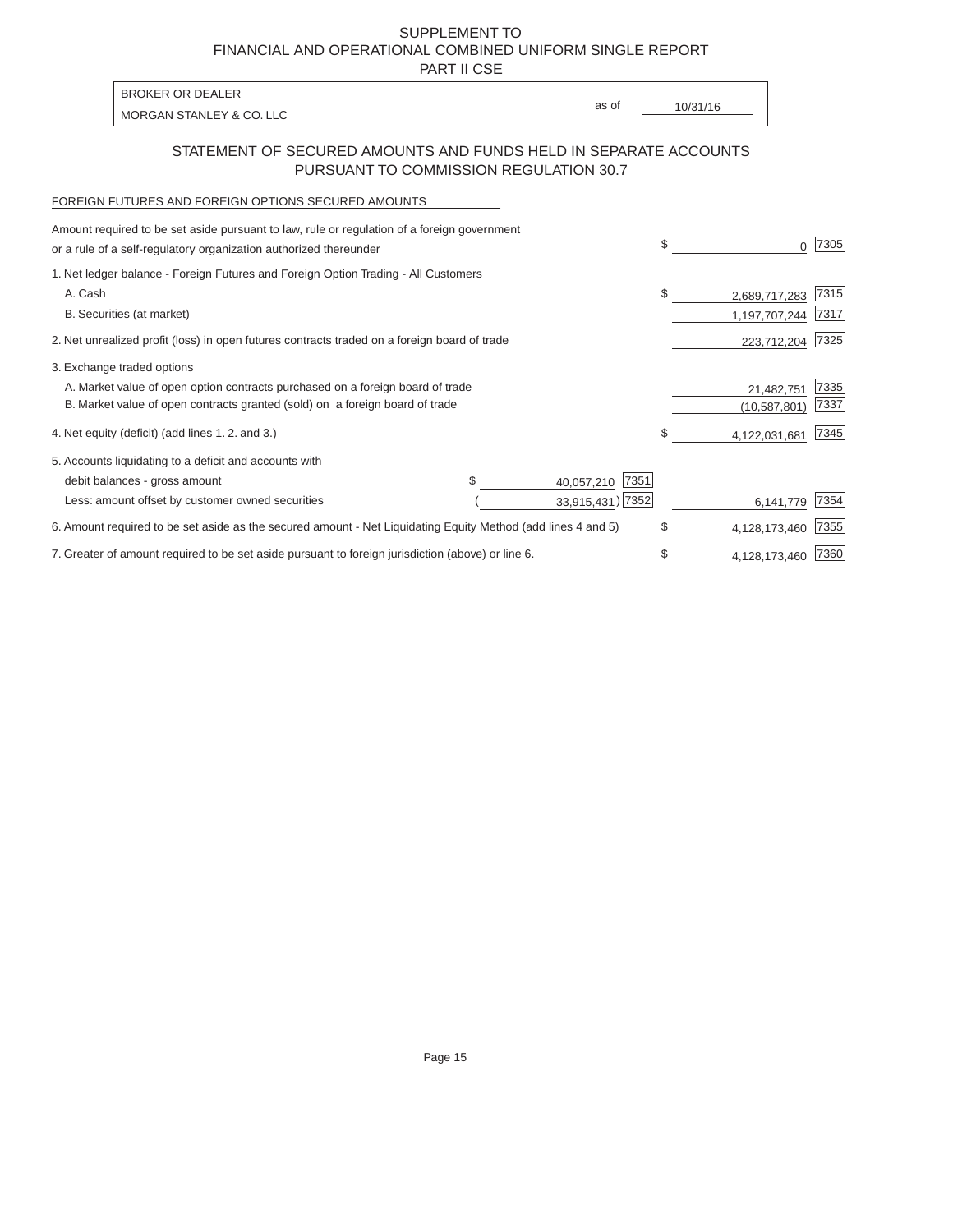BROKER OR DEALER

MORGAN STANLEY & CO. LLC

10/31/16 as of

## STATEMENT OF SECURED AMOUNTS AND FUNDS HELD IN SEPARATE ACCOUNTS PURSUANT TO COMMISSION REGULATION 30.7

#### FUNDS DEPOSITED IN SEPARATE REGULATION 30.7 ACCOUNTS

| 1. Cash in banks                                                                       |                                  |             |                    |
|----------------------------------------------------------------------------------------|----------------------------------|-------------|--------------------|
| A. Banks located in the United States                                                  | \$<br>444,933,864                | 7500        |                    |
| B. Other banks qualified under Regulation 30.7                                         |                                  |             |                    |
| 7510<br>Name(s):                                                                       | 525,937,848 7520 \$              |             | 970,871,712 7530   |
| 2. Securities                                                                          |                                  |             |                    |
| A. In safekeeping with banks located in the United States                              | \$<br>335,867,441  7540          |             |                    |
| B. In safekeeping with other banks qualified under Regulation 30.7                     |                                  |             |                    |
| 7550<br>Name(s):<br>0                                                                  |                                  | $0$  7560   | 335,867,441 7570   |
| 3. Equities with registered futures commission merchants                               |                                  |             |                    |
| A. Cash                                                                                | \$<br>$\mathbf 0$                | 7580        |                    |
| <b>B.</b> Securities                                                                   |                                  | $0$ 7590    |                    |
| C. Unrealized gain (loss) on open futures contracts                                    |                                  | $0$ 7600    |                    |
| D. Value of long option contracts                                                      |                                  | $0$ 7610    |                    |
| E. Value of short option contracts                                                     |                                  | $0)$ 7615   | 0 7620             |
| 4. Amounts held by clearing organizations of foreign boards of trade                   |                                  |             |                    |
| Name(s):<br>7630                                                                       |                                  |             |                    |
| A. Cash                                                                                | \$                               | 0 7640      |                    |
| <b>B.</b> Securities                                                                   |                                  | $0$ 7650    |                    |
| C. Amount due to (from) clearing organizations - daily variation                       |                                  | $0$ 7660    |                    |
| D. Value of long option contracts                                                      |                                  | $0$ 7670    |                    |
| E. Value of short option contracts                                                     |                                  | $_0$ ) 7675 | 0 7680             |
| 5. Amounts held by members of foreign boards of trade                                  |                                  |             |                    |
| 7690<br>Name(s):                                                                       |                                  |             |                    |
| A. Cash                                                                                | \$<br>1,927,593,975 7700         |             |                    |
| <b>B.</b> Securities                                                                   | 861,839,803 7710                 |             |                    |
| C. Unrealized gain (loss) on open futures contracts                                    | 223,709,438 7720                 |             |                    |
| D. Value of long option contracts                                                      | 21,482,751 7730                  |             |                    |
| E. Value of short option contracts                                                     | $(10,587,801)$ <sup>[7735]</sup> |             | 3,024,038,166 7740 |
| 6. Amounts with other depositories designated by a foreign board of trade              |                                  |             |                    |
| 7750<br>Name(s):<br>$\Omega$                                                           |                                  |             | $0$ 7760           |
|                                                                                        |                                  |             | 0 7765             |
| 8. Total funds in separate section 30.7 accounts                                       |                                  |             | 4,330,777,319 7770 |
| 9. Excess (deficiency) set Aside Funds for Secured Amount (subtract Line 7 Secured     |                                  |             |                    |
| Statement page 15 from Line 8)                                                         |                                  | \$          | 202,603,859 7380   |
| 10. Management Target Amount for Excess funds in separate section 30.7 accounts        |                                  | \$          | 160,000,000 7780   |
| 11. Excess (deficiency) funds in separate 30.7 accounts over (under) Management Target |                                  | \$          | 42,603,859 7785    |